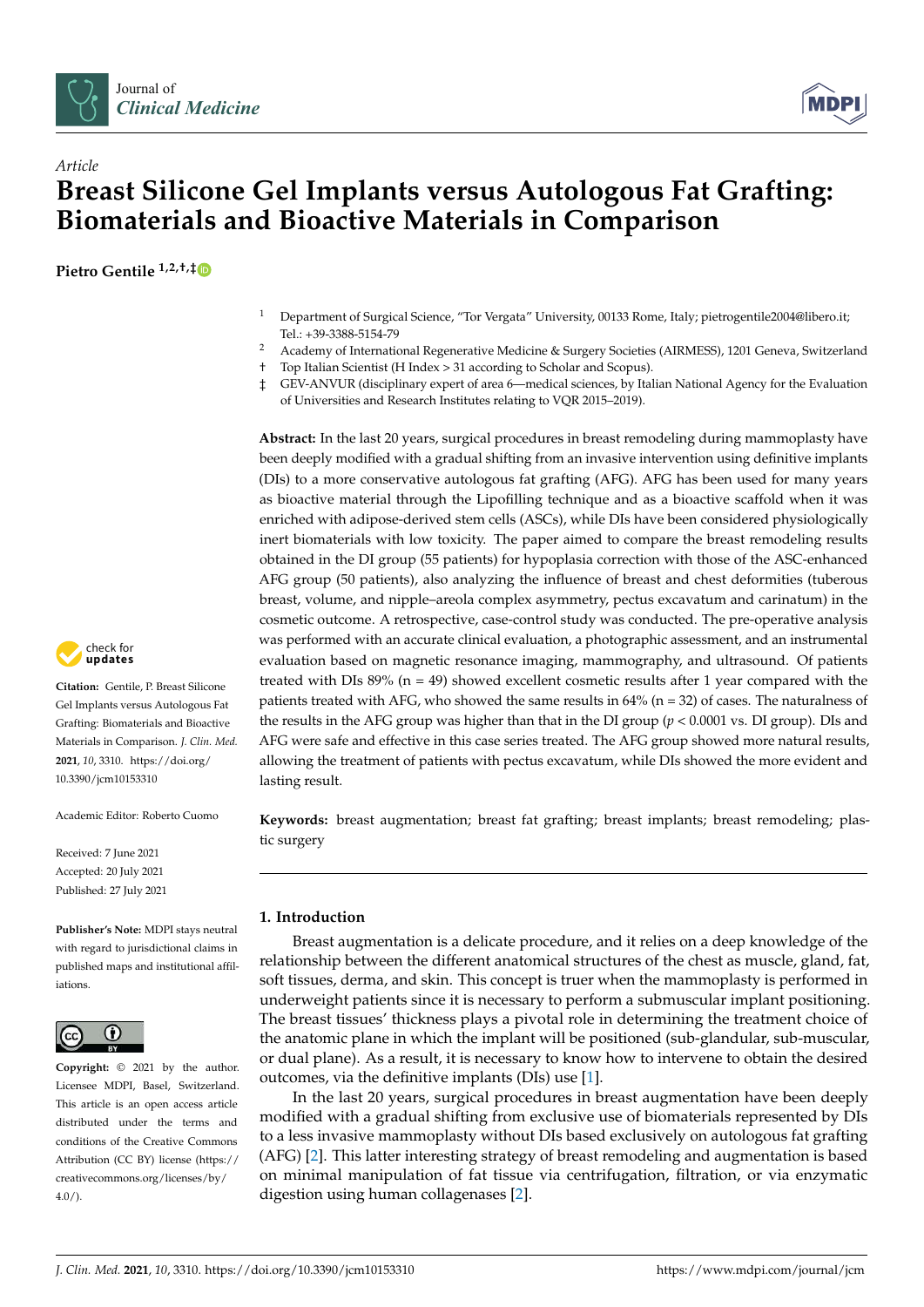The aim is to obtain a purified fat tissue enriched with adipose-derived stem cells (ASCs), improving fat graft maintenance. ASCs are in subcutaneous adipose tissue Stromal Vascular Fraction (SVF), which contains a heterogeneous mesenchymal cell set [\[3\]](#page-14-2). SVF may be extracted from adipose tissue using both an enzymatic digestion, to remove most of the hematopoietic cell population from the SVF cells (SVFs), or mechanical digestion based on a combined procedure of centrifugation and filtration [\[4\]](#page-14-3).

Therefore AFG, a biological autologous tissue containing several important cellular components (adipocytes and mesenchymal stem cells), extracellular matrix (ECM), vessels, and nerves [\[3\]](#page-14-2), can be considered either as "bioactive material" when it is grafted into the soft tissue defects aiming to improve the volume and tissue quality or as "bioactive scaffold" when it is enriched with ASCs. In this last case, AFG acts also as a scaffold for the ASCs, representing an autologous biological matrix (cellular and extracellular) in which these cells may be incorporated and transported to improve the fat graft maintenance through an autologous regenerative approach prevalently based on adipogenesis and vascularization improvement.

The main limits of AFG are the resorption and the controversial breast cancer relationship in obese patients. The most important and recent studies on breast augmentation procedures performed with AFG described a 58% maintenance of the fat volume after 3 years when AFG was enriched with ASCs, compared to AFG without ASC addition, who showed 29% maintenance [\[2\]](#page-14-1).

The adopted techniques (AFG enhanced with ASCs and/or not enhanced) did not represent a significant risk factor for tumor recurrences as confirmed in recent clinical trials [\[3\]](#page-14-2). As is known, AFG releases adipokines, which are modulated during obesity, and they could have "remote" effects on breast carcinogenesis [\[3\]](#page-14-2). A growing body of evidence indicates that only obesity has a main oncological risk factor and peri-tumor fat tissue as well as its progenitor cells are a source of pro-tumor factors [\[3\]](#page-14-2). In this field, Gentile et al. [\[3\]](#page-14-2) reported the percentage of recurrences in three different groups of patients in which the study group (SG) was treated with AFG enhanced with ASCs for breast reconstruction, control group 1 (CG1) was treated with non-enriched AFG, and control group 2 (CG2) was not treated. In a group of seven patients (CG2) (all affected by obesity), three recurrences (two systemic and one local) were recorded, as compared with four recurrences (three systemic and one local) in an SG including 121 patients and five recurrences (two systemic and three local), while CG1 was composed of 50 patients [\[3\]](#page-14-2).

On the other hand, the major side effects related to the use of DIs, such as implant displacement, deformities, reject, wrinkling, rippling, and the most recent association with anaplastic lymphoma, led several plastic surgeons to develop new and non-invasive strategies for breast remodeling [\[1\]](#page-14-0).

DI biomaterials are frequently used in breast remodeling, thanks to their physiological inertness and low toxicity. However, capsular contracture remains a concern in long-term follow-up. Additionally, an inappropriate resection of the pectoralis major muscle can lead to severe problems, such as the "jumping breast" phenomenon [\[1](#page-14-0)[,5\]](#page-14-4). The accurate evaluation of the breast soft tissue, prevalently represented by muscle, gland, fat, and patients' expectations, plays a pivotal role in the treatment choice (DIs or AFG) [\[1,](#page-14-0)[2,](#page-14-1)[4,](#page-14-3)[5\]](#page-14-4). Moreover, it becomes necessary to evaluate the fat amount in the flanks, abdomen, and thighs when the plastic surgeon is selecting AFG. Underweight patients are not considered suitable for this kind of procedure.

For the abovementioned reasons, this study aims to compare the cosmetic results obtained in breast hypoplasia correction using DIs with those obtained using AFG, analyzing the influence of breast and chest deformities (tuberous breast, volume, and nipple–areola complex (NAC) asymmetry, pectus excavatum and carinatum) and the low body mass index (BMI), in the cosmetic outcome. The related advantages and disadvantages of each strategy are reported.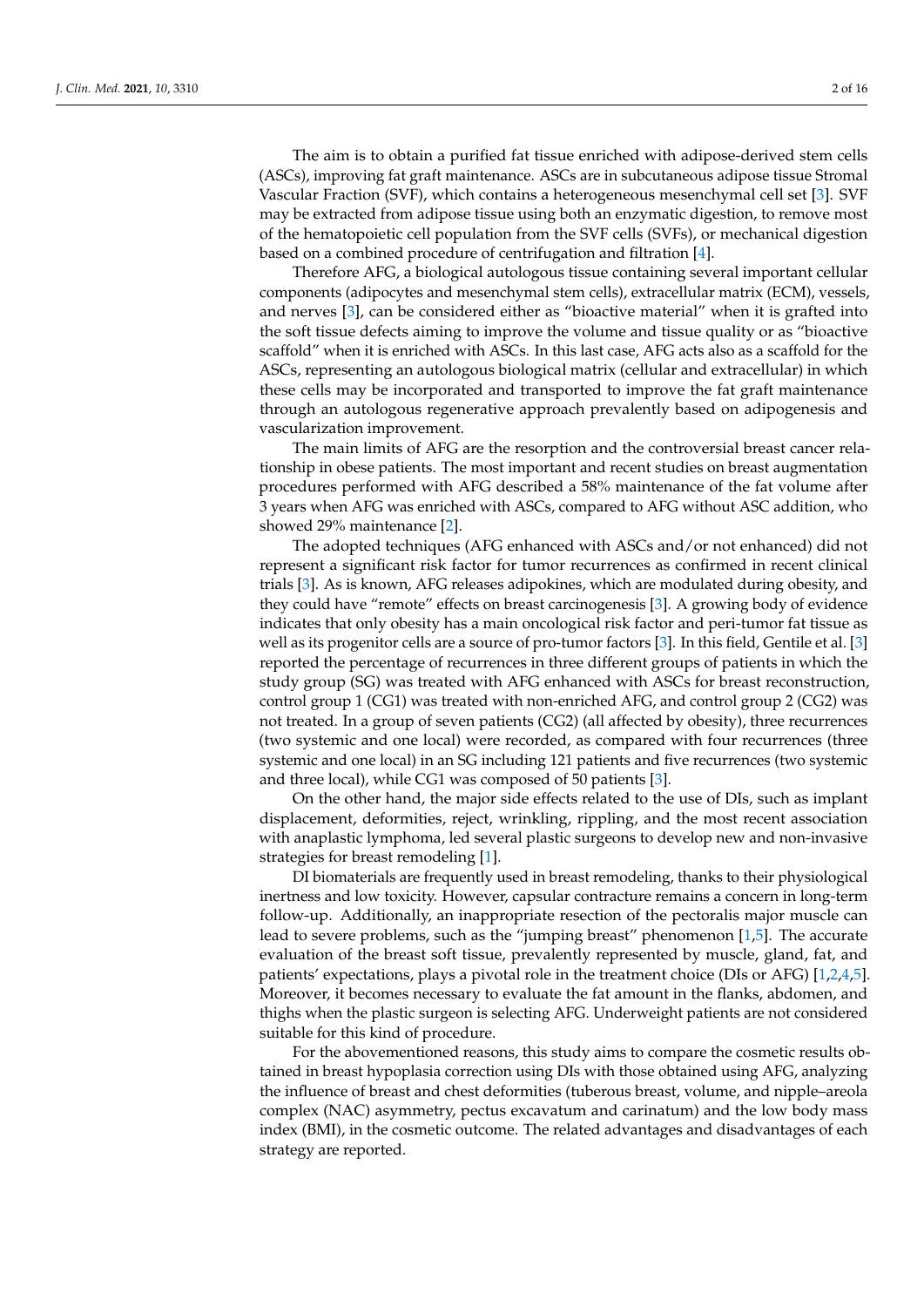# **2. Methods**

#### *2.1. Study Overview and Data Definitions*

A retrospective case-control study, classified as evidence-based medicine (EBM) level 3, was performed fully respecting the Declaration of Helsinki and internationally consented ethics in clinical research [\[6\]](#page-14-5). The Strengthening the Reporting of Observational Studies in Epidemiology (STROBE) checklist [\[7\]](#page-14-6) was applied to develop a quality assessment. The patients involved in the study compiled and signed a detailed informed consent including all risks, benefits, and alternative procedures, before any treatment. The protocols adopted were performed following the European rules (1394/2007 EC) and EMA/CAT recommendations (20 June 2014 EMA/CAT/600280/2010 Rev 1). This paper was the result of a research contract between the author and the "Tor Vergata" University, approved by Rectoral Decree R.D n. #1467/2017, continued in associate professor contract #13489/2021.

## *2.2. Patient Population*

Over ten years (2008–2018), 55 patients affected by breast hypoplasia ( $n = 30$  suffering a moderate grade (Figure [1A](#page-2-0)–C) of bilateral hypoplasia (BH),  $n = 10$  with a high grade of BH,  $n = 12$  with a low grade of BH, and  $n = 3$  with unilateral breast hypoplasia (UH)), were treated with DIs for breast aesthetic augmentation. The DI group comprised 55 females aged 18–61 years (average age 39.5). Pre-menopausal patients were 39 (71%). A long-term follow-up of cosmetic results was analyzed comparing the DI group's outcomes with those shown by a group of 50 patients treated with AFG. The AFG group comprised 50 females aged 18–58 years (average age 38), all affected by breast hypoplasia ( $n = 7$  affected by a high grade of BH,  $n = 28$  with BH of a moderate grade (Figure [2A](#page-3-0),D),  $n = 10$  with BH of a low grade, and 5 patients affected by UH). Pre-menopausal patients were 38 (76%) and 39 (71%), respectively, in the AFG group and DI group. An accurate pre-operative screening based on a full clinical evaluation, a photographic and instrumental assessment performed by magnetic resonance imaging (MRI), ultrasound (US), and mammography (MG) was performed in all patients enrolled. The patients were strictly instructed about the full regimen of post-surgery recommendations (limit arm movements, do not strain, sleep in a semi-sitting position, and do not remove the applied elastic-compressive sheath, during the following 20 days in both DI and AFG groups) as important factors to obtain optimal outcomes in breast augmentation surgery, independently by the surgical strategies.

<span id="page-2-0"></span>

**Figure 1.** A 30 year-old-female, affected by a moderate grade of bilateral breast hypoplasia, was treated with definitive implants. (A) Pre-operative projection in  $\frac{3}{4}$  left view. (B) Pre-operative projection in frontal view. (**C**) Pre-operative projection in <sup>3</sup>/<sup>4</sup> right view. (**D**) Post-operative projection after 1 year (T6) in  $3/4$  left view. Definitive implants of 320 cc, round and smooth, were applied bilaterally under the glands—not sub-muscular/dual-plane. (**E**) Post-operative projection after 1 year in frontal view, evidencing the significant breast improvement after one surgical procedure. (**F**) Post-operative projection after 1 year in  $\frac{3}{4}$  right view.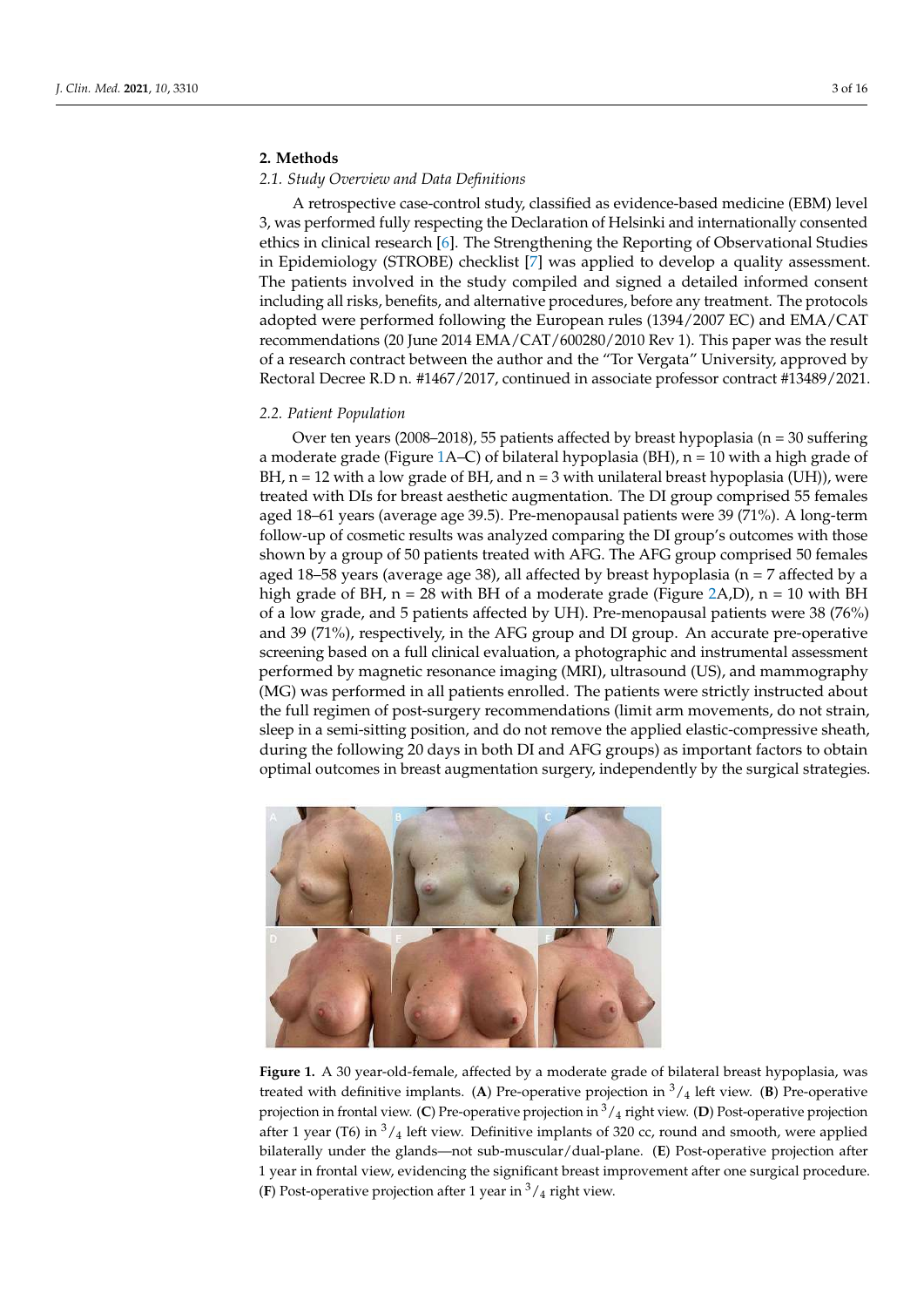<span id="page-3-0"></span>

**Figure 2.** A 27 year-old-female, affected by a moderate grade of bilateral breast hypoplasia, was treated with autologous fat grafting. (**A**) Pre-operative projection in frontal view. (**B**) Post-operative projection in frontal view after six months (T5) and one procedure based on ASC-enriched AFG. An increase of 29.5 mm in the three-dimensional volume after 6 months (T5) was observed. (**C**) Post-operative projection in frontal view after 1 year (T6) and two procedures based on ASC-enriched AFG. An increase of 72.8 mm in the three-dimensional volume after 1 year (T6) was observed, evidencing a cosmetic result comparable with that obtained by the definitive implants. (**D**) Preoperative projection in  $\frac{3}{4}$  right view. (**E**) Post-operative projection in  $\frac{3}{4}$  right view after six months (T5) and one procedure based on ASC-enriched AFG. (**F**) Post-operative projection in <sup>3</sup>/<sup>4</sup> right view after 1 year (T6) and two procedures based on ASC-enriched AFG evidencing the naturalness of the outcome.

# *2.3. Inclusion and Exclusion Criteria*

The following inclusion criteria were considered: age 18–70 years old, history of high, moderate, and low grades of BH and UH, a BMI between 18 and 35 kg/m<sup>2</sup>. Additional inclusion criteria in the AFG group were sufficient fat in the abdomen, thighs, flanks, and inner knee regions (sites of fat harvest). The following local and systemic exclusion criteria were considered: systemic exclusion criteria (bone marrow aplasia, anti-aggregating therapy, sepsis, cancer, and uncompensated diabetes), local exclusion criteria (reconstruction with expanders, reconstruction with first stage AFG followed by DIs, reconstruction with implants followed by an AFG session, previous breast surgeries, cancer loss of substance and uncontrolled comorbidities). Smoking or genetic disorders were not considered as exclusion criteria.

# *2.4. Clinical Data Assessment and Quality Checks*

The following parameters were recorded in the database: age, demographic data, BMI, surgical treatment performed, side effects (Table [1\)](#page-4-0). Every patient was evaluated by a multidisciplinary team including a plastic surgeon, a radiologist, and a psychologist.

Every patient underwent three clinical evaluations performed by the plastic surgeon (P.G.). During the first visit (lasting not less than 60 min), every patient was clinically evaluated by performing a strict anamnesis and posing several questions regarding her expectations. Clinical grade (high, moderate, and low) of BH/UH was evaluated. The distribution of body fats was analyzed. The surgical procedure to adopt was established considering the patient's expectation, clinical evaluation, and inclusion and exclusion criteria. Risks and side effects related to the surgical strategy identified were accurately discussed. Blood and instrumental tests were contextually required. The second clinical evaluation aimed to evaluate the patient's suitability, based on blood and instrumental analysis results. In particular, the radiologist evaluated the instrumental analysis outcomes, the psychologist the eventual presence of body image perception disorder, dysmorphopho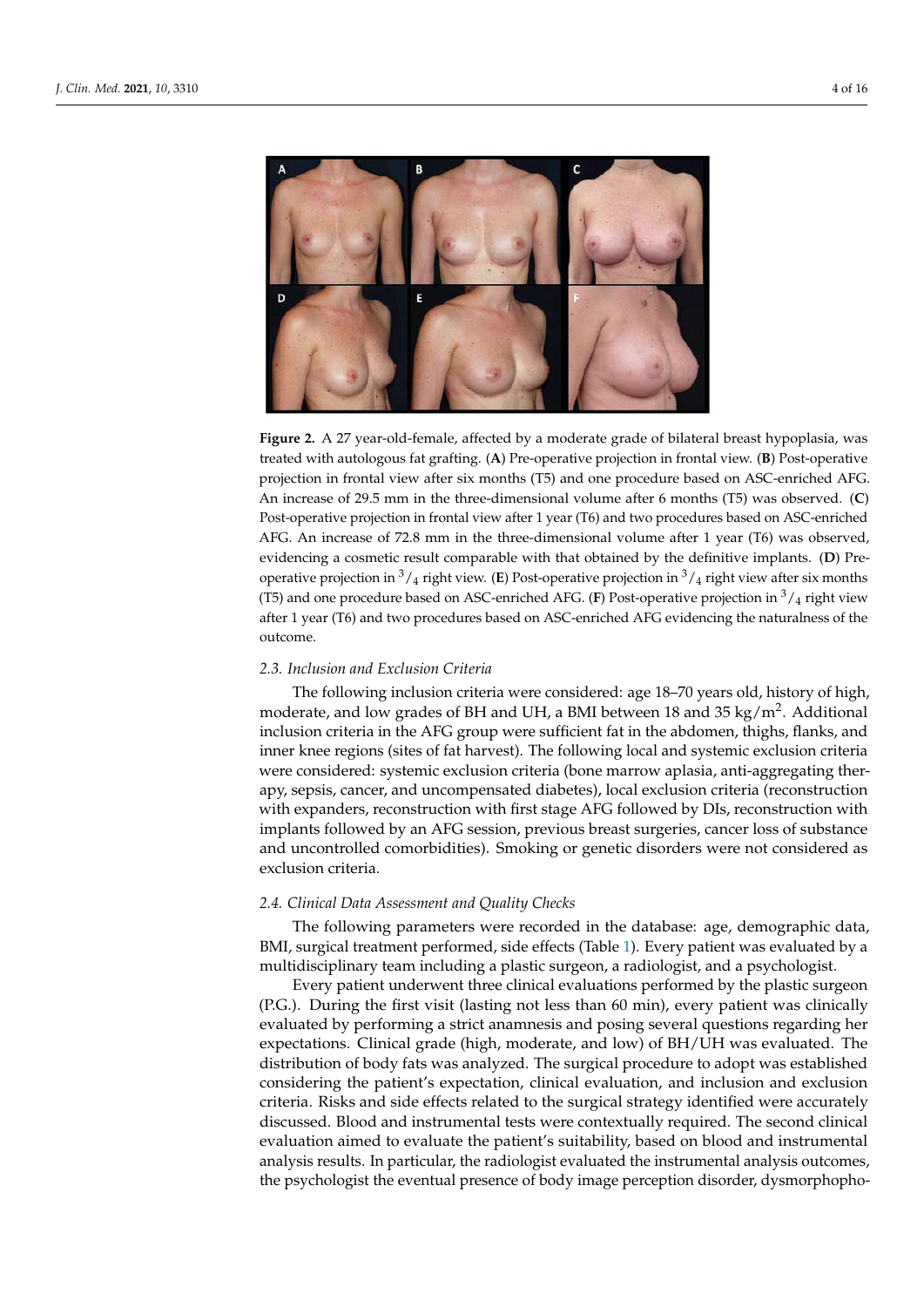bia, personality, and/or mood disorders. The third clinical meeting was used to sign the informed consent (P.G. and patient) and to clarify any doubts.

<span id="page-4-0"></span>**Table 1.** Patients' data and clinical assessment.

|                                         | DI Group                   | <b>AFG Group</b>         |
|-----------------------------------------|----------------------------|--------------------------|
|                                         | (DIs)                      | (AFG)                    |
| Number of patients, no <sup>o</sup>     | 55                         | 50                       |
| Age at surgery, yr.                     | 39.5 (min 18, max 61)      | 38.0 (min 18, max 58)    |
| BMI at surgery, kg/m <sup>2</sup>       | 26.5 (min 18, max 35)      | 26.5 (min 18, max 35)    |
|                                         | 30 (moderate),             | 28 (moderate),           |
| Bilateral Hypoplasia                    | 10 (high),                 | 7 (high),                |
|                                         | $12$ (low)                 | $10$ (low)               |
| Unilateral Hypoplasia                   | 3                          | 5                        |
| Pre-menopausal                          | $40(72\%)$                 | 38(76%)                  |
| Only one session                        | 48 (87%)                   | $28(56\%)$               |
| Mean transfer volume for<br>each breast | 235 mL (Range 150-320 mL)  | 180 mL (Range 80–280 mL) |
|                                         | 7(13%)                     | 22(44%)                  |
|                                         | mastopexy $n = 1$ ;        | $130 \text{ mL}$         |
| Second session                          | implant replaced $n = 2$ ; | (Range 80 mL-180 mL)     |
|                                         | surgery for capsular       |                          |
|                                         | contracture $n = 4$        |                          |
| Volume maintenance                      | 100%                       | $70.8\% + 5\%$           |
| percentage (1 year later)               | (All patients)             | (All patients)           |
| Volume maintenance                      | 100%                       | $58\% \pm 8\%$           |
| percentage (3 years later)              | (48 patients)              | (All patients)           |
| Cyst formation and                      | $\theta$                   | 7(14%)                   |
| Calcification                           |                            |                          |
| <b>Fat Necrosis</b>                     | $\Omega$                   | $\Omega$                 |
| <b>Breast ptosis</b>                    | $1(1.8\%)$                 | $\theta$                 |
| Inadequate final volume                 | $2(3.6\%)$                 | 0                        |
| Capsular contracture                    | $4(7.2\%)$                 | 0                        |

During the first 3 years, patients were analyzed at 1, 3, 7, 12, 24, and 48 weeks, and then annually for 3 years by clinical examination at 3 weeks (T2), 6 months (T5), 12 months (T6), and then annually until the third year after the last procedure by MRI and US. Abnormal clinical findings were further investigated. Deformities and asymmetries were documented by clinical examination and instrumental tests. In detail, a clinical evaluation (measurement of breast volume), pictures (hypoplasia and deformities evaluation), and an instrumental evaluation (MRI scans and the US and MG) were performed to estimate the degree of breast hypoplasia.

Additionally, quality checks were performed in all patients based on the following criteria:

- Surveys related to the patient's grade of satisfaction with resulting texture, softness, contours and augmentation volume; availability to undergo the procedure again; willingness to recommend the treatment to friends; satisfaction with sufficient information about risks and complications of treatments (range 1 to 6: excellent [\[1\]](#page-14-0); very good [\[2\]](#page-14-1); good [\[3\]](#page-14-2); sufficient [\[4\]](#page-14-3); poor [\[5\]](#page-14-4); very poor [\[6\]](#page-14-5)) (Appendix [A\)](#page-13-0);
- − Clinical evaluation based on Physician Global Assessment score (excellent, good, discreet, enough, poor, inadequate);
- − Clinical evaluation based on Patient Global Assessment score (excellent, good, discreet, enough, poor, inadequate);
- − Visual Analog Scale (VAS) (range 1 to 6: excellent [\[1\]](#page-14-0); very good [\[2\]](#page-14-1); good [\[3\]](#page-14-2); sufficient  $[4]$ ; poor  $[5]$ ; very poor  $[6]$ );
- − Additional factors/variables, such as volume asymmetries, breast and chest deformities, NAC asymmetries, pseudoptosis, pectus excavatum, and carinatum, low BMI, (presence: high, moderate, and low degree, or absence);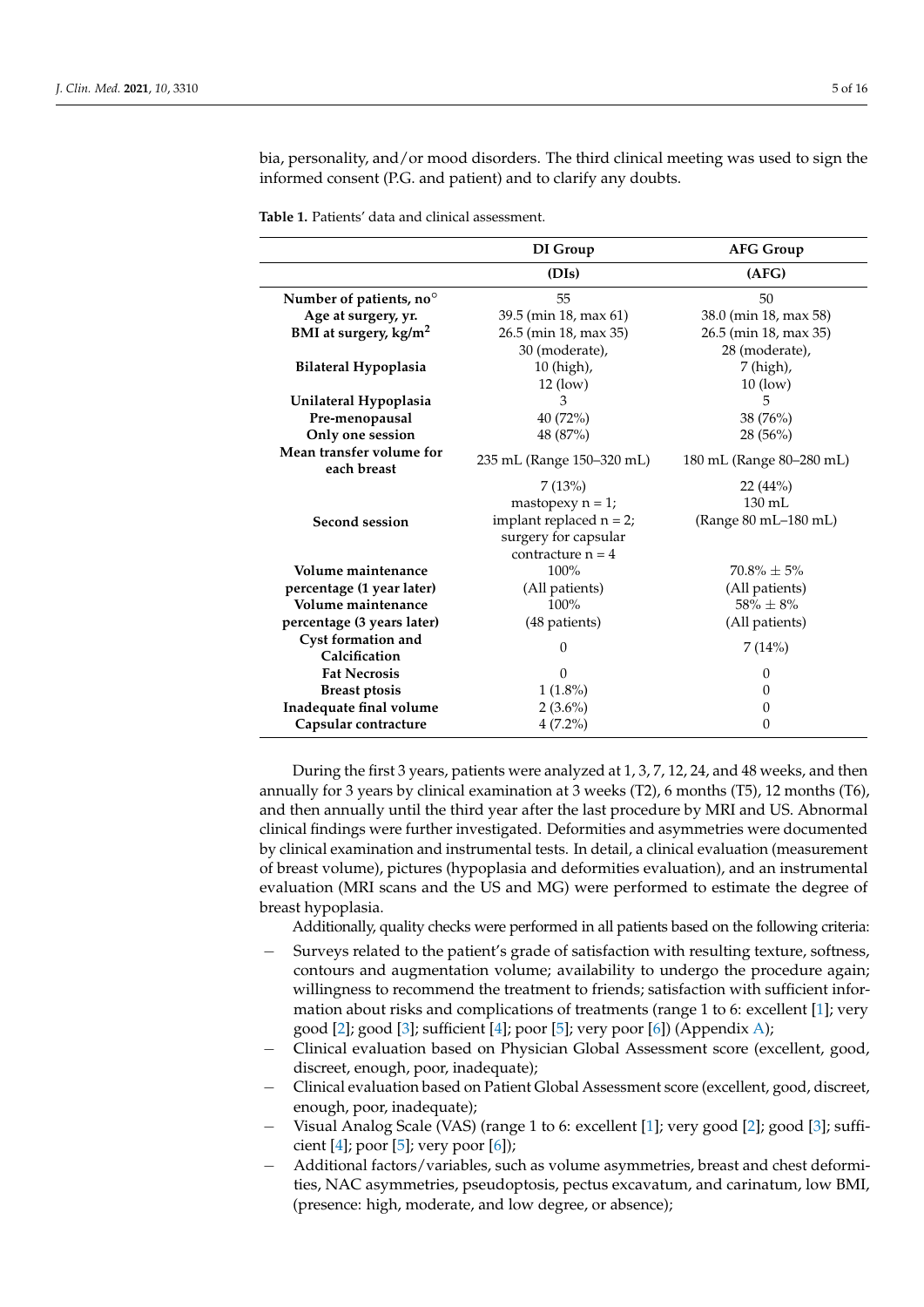− Adverse effects signaling (presence or absence).

#### *2.5. Breast Augmentation with Definitive Implants: Prosthesis and Surgical Technique*

Definitive biomaterial breast implants are classified in two different categories, salinefilled or silicone-filled biomaterials, but both present an outer silicone shell that can be textured or smooth. The Food and Drug Administration (FDA) approved the use of silicone gel implants to increase breast size in any patient over the age of 22, and, if it appears widespread, their "off-label" use in younger females (under 22) when indicated for the patient. Silicone gel implants present a softer touch and/or more natural feel, and they show less rippling of the edges, finding a greater indication in thin patients with small amounts of soft tissue coverage compared with saline implants. For the abovementioned reasons, the author used in all cases silicone gel implants. The DIs may be placed in two different anatomic planes: sub-glandular and sub-muscular, in which the implants are inserted either above or below the pectoralis muscle, respectively, with related advantages and disadvantages to each approach. In the DI group, the prostheses were positioned sub-glandular in 71% (39 patients) and sub-muscular in 29% (16 patients).

The patient's anatomy—in particular, chest and breast shape, breast volume, and breast tissue thickness—the patient's need as well as surgeon preference play a pivotal role in the implant positioning planning (sub-muscular/sub-glandular/dual plane).

Three surgical incisions were described to access the identified plane: infra-mammary, trans-axillary, and peri-areolar. The incisions adopted in the DI group were inframammary (93%—51 patients) and peri-areolar (7%— 4 patients).

General anesthesia is most common for this procedure, but it can also be done under sedation. All DI patients (100%) were treated with general anesthesia.

Breast augmentation with DIs generally takes 60 to 120 min to perform. Recovery is usually rapid with a return to light work and activity within two weeks. Returning to full activity may take up to six weeks.

#### *2.6. Breast Augmentation with Definitive Implants: Surgical Planning and Complicating Factors*

All DI group patients received round DIs, except for three who received anatomical DIs at their request. The profile (moderate or high) and surface (smooth or textured) of the DIs were decided according to pre-operative breast volume (high, moderate, or low degree of breast hypoplasia), breast tissue thickness and coverage, and patient expectations. If the patient had nipple asymmetry (in the case of vertical or lateral NAC malposition) or had tuberous breasts with hypoplasia, a peri-areolar incision was performed. In all other patients, an inframammary incision was chosen. Initially, the author's preference was for the smooth implants for dual-plane pockets and the textured implants for subglandular pockets. Currently, smooth DIs are used for both. The size of the DIs used was between 150 and 320 ccs. The choice of the DIs (both anatomical and round) and the related positioning plane was made based on the availability of the tissue, with "custom made" methods. Drains were applied in every case. If needed, vertical and radial cutting scoring of the inferior gland was performed to expand the breast inferior segment or in cases of tuberous breast.

Standard front left/right lateral and left/right oblique pictures were collected preoperatively and postoperatively. Any evident abnormality in breast volume (high grade of hypoplasia or unilateral breast hypoplasia), NAC position, breast shape (tuberous), or the presence of pseudoptosis, underweight patients, pectus excavatum, and carinatum were defined as a non-optimal result, here identified and called "suboptimal result." The deformities correlation coefficient (DCC) was also calculated to measure their influence. The patients' clinical features and deformities were deeply analyzed, aiming to identify a list of factors that could have downgraded the outcome of the procedure, identifying the incidence of each of these deformities. The number of pre-operative deformities for each patient was determined (Table [2\)](#page-6-0), and the relationships between the non-optimal surgical (sub-optimal) results and these deformities were evaluated. Pre-operative deformities were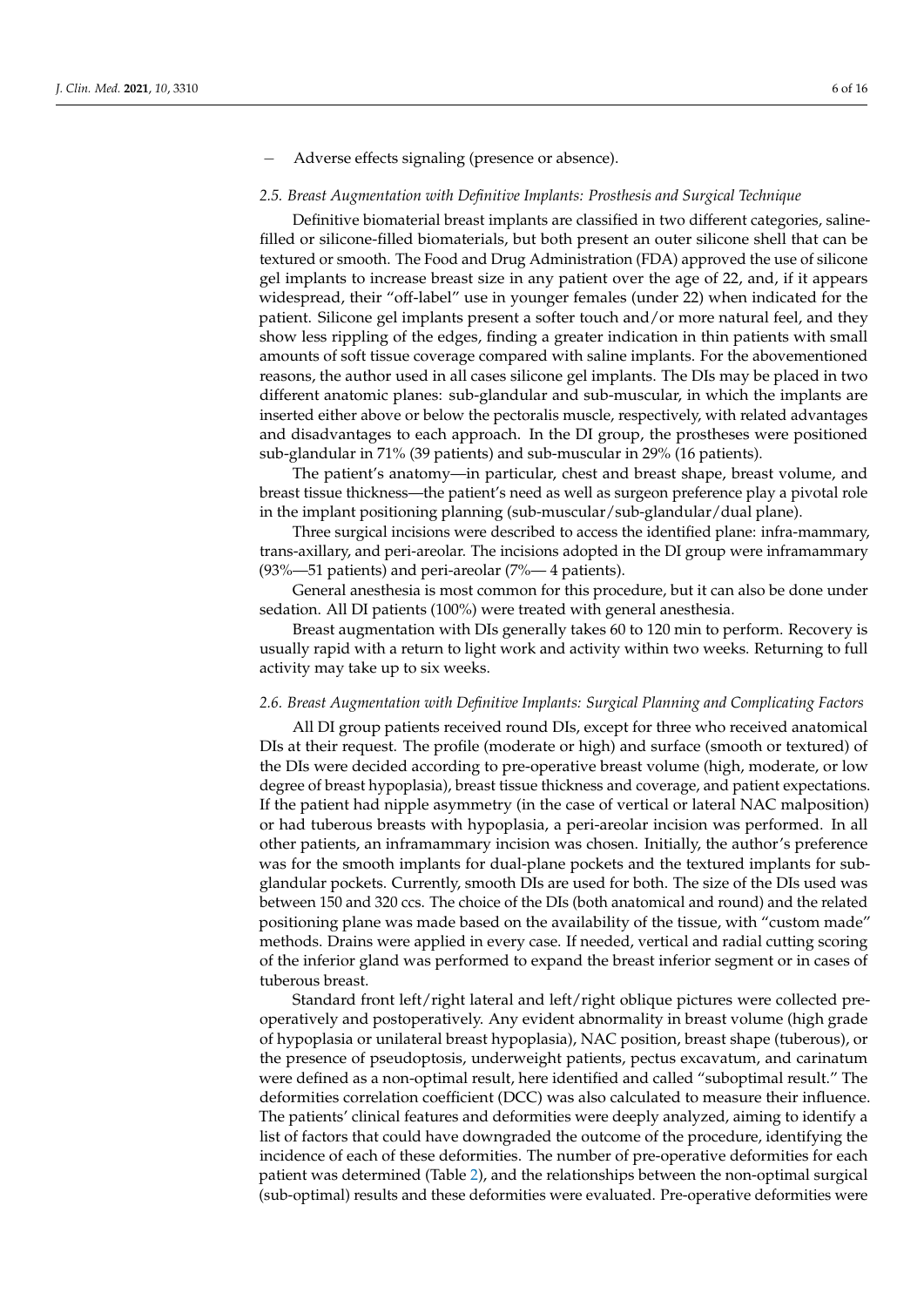considered complicating factors and then classified into major or minor factors. Major complicating factors were those that singularly led to a suboptimal outcome, and minor factors were those that led to a suboptimal outcome if they were present in combination (Table [3\)](#page-6-1).

<span id="page-6-0"></span>

| Deformity                                                                                                                      | Grade                                        | DI Patients (55)                                                                     | AFG Patients (50)                                                         |  |
|--------------------------------------------------------------------------------------------------------------------------------|----------------------------------------------|--------------------------------------------------------------------------------------|---------------------------------------------------------------------------|--|
| <b>Bilateral breast</b>                                                                                                        | High                                         | 10                                                                                   | 7                                                                         |  |
| Hypoplasia (BBH)                                                                                                               | Moderate                                     | 30                                                                                   | 28                                                                        |  |
|                                                                                                                                | Low                                          | 12                                                                                   | 10                                                                        |  |
| Unilateral breast<br>Hypoplasia (UBH)                                                                                          | Moderate                                     | 3                                                                                    | 5                                                                         |  |
| Vertical nipple<br>Asymmetry                                                                                                   | Low                                          | 2 (included in BBH patient moderate grade)                                           | 4 (included in BBH patient moderate grade)                                |  |
| <b>Tuberous breast</b>                                                                                                         | Moderate                                     | 2 (included in UBH patient)                                                          | 2 (included in UBH patient)<br>6 (included in BBH patient moderate grade) |  |
| Pseudoptosis                                                                                                                   | 3 (included in BBH patient low grade)<br>Low |                                                                                      | 3 (included in BBH patient low grade)                                     |  |
| 2 (included in BBH patient moderate grade)<br>Moderate<br>Pectus excavatum<br>2 (included in BBH patient moderate grade<br>Low |                                              | 4 (included in BBH patient moderate grade)<br>2 (included in BBH patient high grade) |                                                                           |  |
| Pectus carinatum                                                                                                               | Low                                          |                                                                                      | 3 (included in BBH patient moderate grade)                                |  |

<span id="page-6-1"></span>**Table 3.** Complicating factors classification.

| Deformity                            | DI Group                     | <b>AFG Group</b>     |
|--------------------------------------|------------------------------|----------------------|
| <b>Major complicating Factors</b>    | NAC asymmetry                | NAC asymmetry        |
|                                      | Volume asymmetry             |                      |
|                                      | Unilateral breast hypoplasia |                      |
|                                      |                              | High grade of breast |
|                                      |                              | hypoplasia           |
|                                      | Pectus excavatum             |                      |
|                                      | Pectus carinatum             |                      |
|                                      |                              | Low BMI              |
| Minor complicating<br><b>Factors</b> |                              | Pseudoptosis         |
|                                      | Unilateral Tuberous breast   |                      |
|                                      | Scoliosis                    |                      |

#### *2.7. Breast Augmentation with Autologous Fat Grafting: Surgical Injection*

To improve breast volume the AFG was injected into 7 different anatomic regions: upper and lower lateral and internal quadrant, peri-areolar region, lower and upper pole. In all AFG patients the anatomic region destined to receive the AFG was decided based on the necessary corrections analyzed through clinical assessment and MRI scans. The AFG injection was performed using the "Gentle technique" [\[8\]](#page-14-7) (Figure [3A](#page-7-0)–C) based on a slow and gentle injection implanting linear deposits of AFG in the supra-fascial, retroglandular and intra-glandular space using a 1.5 mm cannula [\[8,](#page-14-7)[9\]](#page-14-8). In all AFG group patients, AFG was enriched with ASCs and used both as "bioactive material" (aiming to improve soft tissue volume) and "bioactive scaffold" (aiming to incorporate and transport ASCs to improve the fat graft maintenance). For the abovementioned reasons, the ASCenriched AFG was implanted as bioactive material scaffold in the subcutaneous space (not into the pectoralis major muscle and parenchyma) in multiple tunnels with slow and controlled movements through different entrances (infra-mammary folds (located at 135°, 180°, 225°), higher external quadrant (292.5°), lower-external quadrant (247.15°), higher internal quadrant (67.5°) and lower-internal quadrant (112.5°)) to underline the importance of a non-traumatic procedure to maximize the integrity of the grafted tissue and to maximize the contact surface between the AFG and the host's capillaries [\[4](#page-14-3)[,8\]](#page-14-7). Two 10 mL syringes for every hole (about 20 mL of AFG), for a total of about 140 mL of ASC-enriched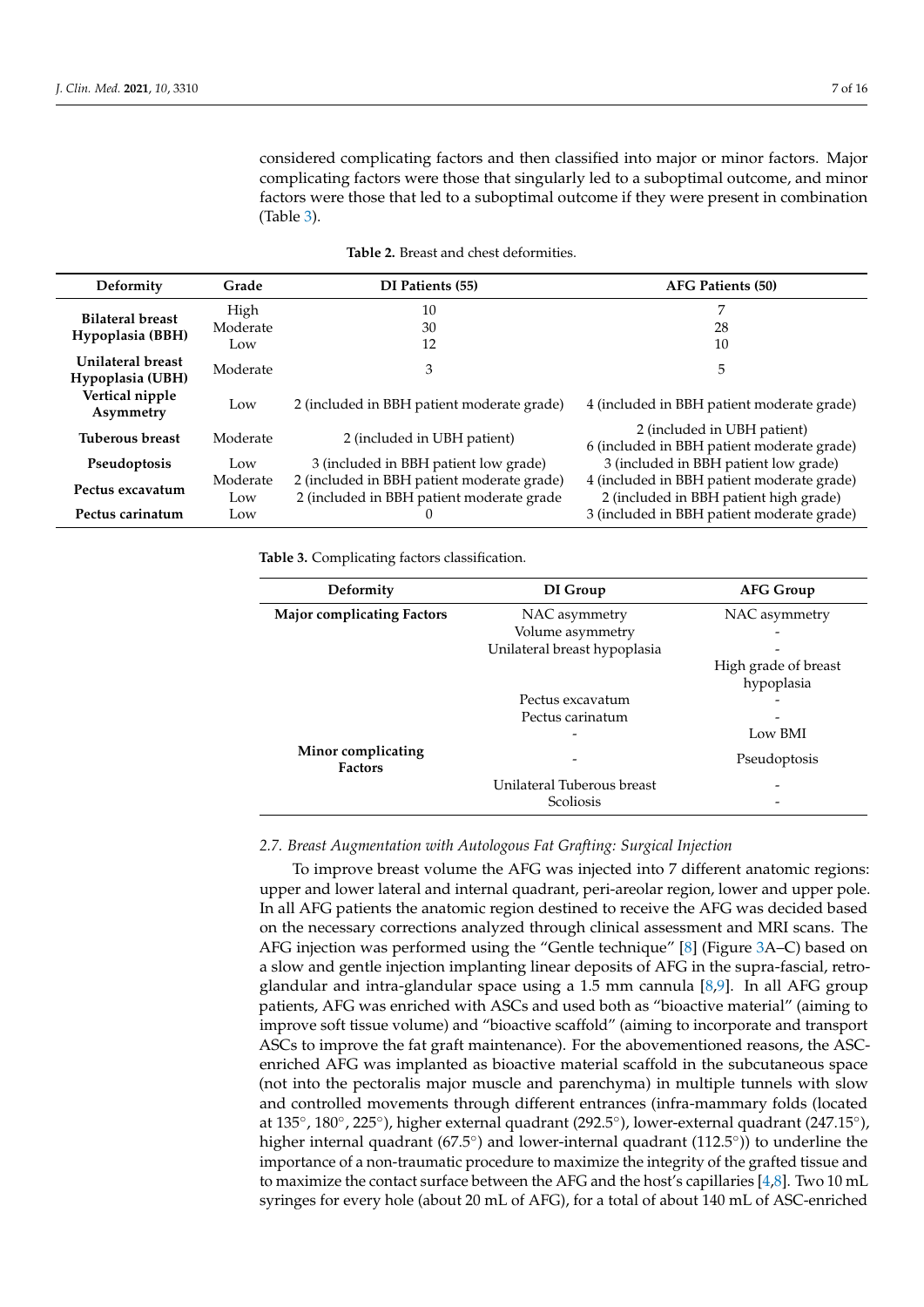AFG for the side, were injected. Contextually, the ASC-enriched AFG was also injected via peri-areolar entrances located at 45◦–135◦ and 225◦–315◦ on the areolar circumference using 1–2 mL syringes through three or four tunnels arranged radially around the skin access. The amount of ASC-enriched AFG inserted through these accesses was about 50–80 mL, according to the breast needs. The procedure was repeated on the other side, and at the end the patient was checked for any asymmetry and deformities that were meticulously corrected. According to the patient's needs, 80–280 mL (average, 180 mL) of fat grafting was injected for each breast, for a total of 360 mL (range, 160–560 mL) per patient.

<span id="page-7-0"></span>

**Figure 3.** Painting of the "Gentle technique" for autologous fat injection. (**A**) Access point in lowerexternal quadrant located at 247.5◦ of the breast. (**B**) 3D painting of fat injection into the breast through three inframammary fold access located at 135°, 180°, 225°. The autologous fat injection was always performed in the infra and sub-glandular plane—not in the muscle. (**C**) Access point in lower-internal quadrant located at 112.5◦of the breast.

Breast augmentation with AFG is considered an operation that generally takes 120 to 180 min to perform. Recovery is very rapid with a return to light work and activity within a week. Returning to full activity may take up to three weeks.

# *2.8. Breast Augmentation with Autologous Fat Grafting: Fat Processing*

The AFG enrichment with ASCs was based on two different "one-step" processes: ASC isolation and extraction from adipose tissue and AFG purification and enrichment.

The ASC isolation and extraction may be performed using enzymatic or mechanical digestion as introduced briefly. The enzymatic digestion was performed in 27 patients (49%) using Celution™ 800/CRS System (Cytori Therapeutics Inc., San Diego, CA, USA, [http://www.cytoritx.com\)](http://www.cytoritx.com). In this case, a liposuction (675 mL average in all patients range 250 mL/1100 mL) in the abdominal region and/or flank and thighs using 3 mm cannulas was performed. The first half of the adipose tissue collected (230 mL average) was aseptically placed into the tissue collection container where blood and free lipid were removed via a wash cycle. Then the Celase<sup>™</sup> 835/CRS reagent was added to enzymatically digest the adipose tissue, permitting release of SVFs containing ASCs. After additional wash and centrifugation cycles, 5 mL of SVF suspension containing ASCs and SVFs was obtained and extracted from the system. The second remaining half of adipose tissue (445 mL average) was added to the collection container to undergo a washing step. Once completed, 360 mL of purified AFG was obtained. At this point, 5 mL of SVF suspension was added, obtaining a 365 mL average of ASC-enhanced fat tissue, ready for grafting, that the author called ASC-enriched AFG. The enzymatic digestion process and related AFG enrichment were completed within 160 min. The mechanical digestion was performed in 23 patients (46%) using Fatstkit (CORIOS Soc. Coop, San Giuliano Milanese, Italy). In this case, the first amount of adipose tissue (80 mL) was collected in a specific bag as a collection container. Then the fat was harvested in four 20 mL Luer-look syringes to undergo a centrifugation cycle at 1700 RPM per 10 min. In the end, 40 mL of suspension was further filtered through a 120  $\mu$ m filter. A 20 mL of the SVF suspension containing ASCs and SVFs was obtained. The second amount of fat (480 mL average) was purified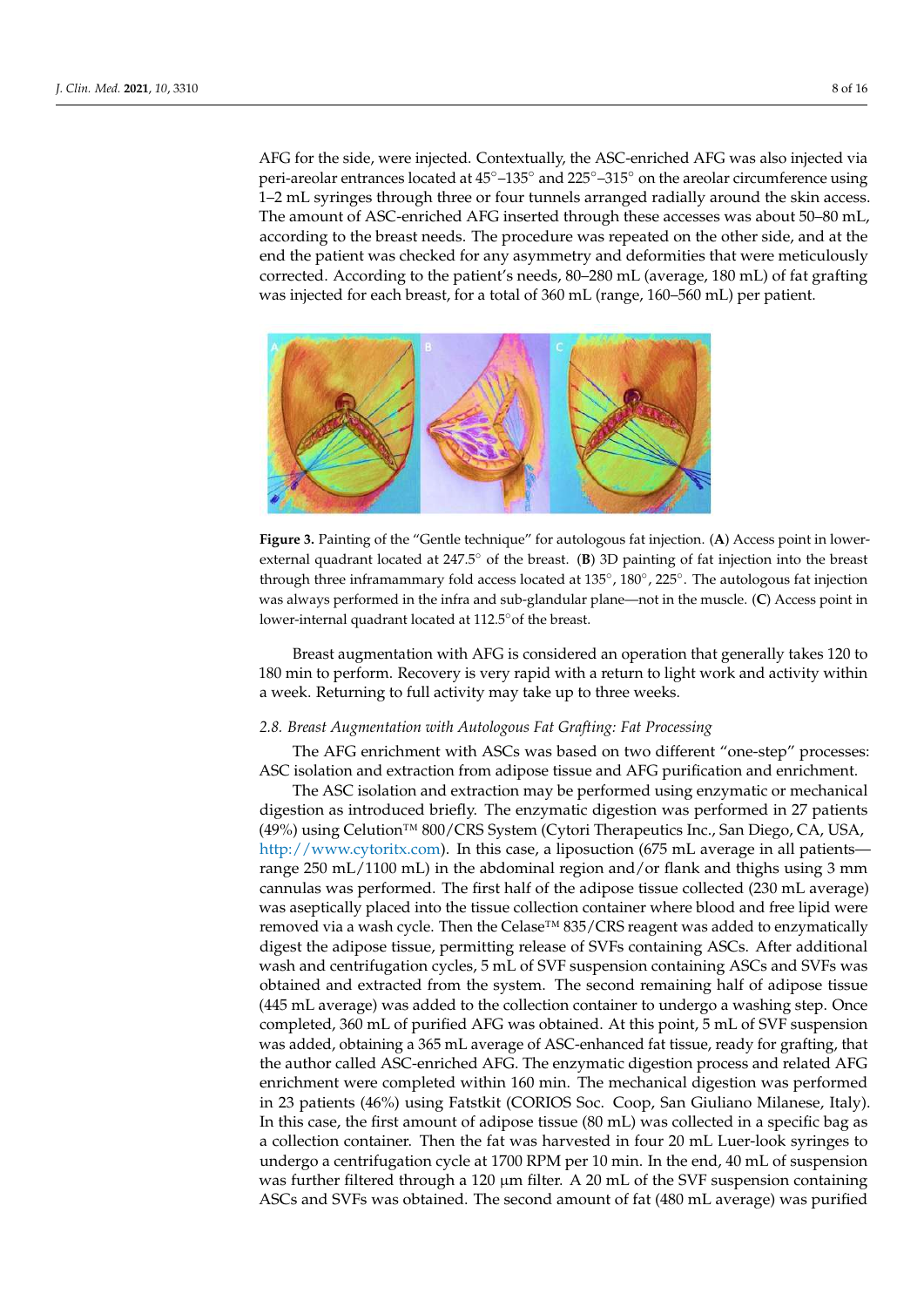via a centrifugation cycle at 1200 RPM for 10 min. An average total of 340 mL of purified AFG was collected and added to 20 mL of SVF suspension previously obtained. At the end, 360 mL of ASC-enhanced AFG was obtained. The mechanical digestion process and related AFG enrichment were completed within 60 min. In every case, The ASC-enriched AFG was transferred into 10 mL Luer-Look syringes and aseptically re-injected into the patient using specific 1.5-mm-diameter micro-cannulas for implantation.

### *2.9. Evaluation of Fat Amount to Inject into Each Breast*

A careful anamnesis (patient's expectations), a clinical evaluation (measurement of breast volume), pictures (hypoplasia and deformities evaluation), and an instrumental evaluation (MRI scans) (Figure [4A](#page-8-0)) were performed to estimate the optimal volume of fat to graft. A 1.5-Tesla MRI (Hitachi, MS, Echelon Oval, Tokyo, Japan) was used to produce 3-mm-thick slice images, analyzed by OsiriX software, 32 bits, free version (Pixmeo, CA), to calculate breast volume. Two calculations were conducted per examination, and the determined average was taken as the final breast volume. Based on the acquired MRI scans, volumetric fat site assessments of the breasts were also calculated, utilizing as edges the anterior axillary line, anterior margin of the pectoral muscle, Medio-sternal line, skin, and nipple. They were analyzed on a separate workstation (ADW 4.0; GE Medical Systems, Milwaukee, WI, USA) employing a 3D reconstruction. Every breast was considered a geometric "cone" (Figure [4D](#page-8-0)), and, for this reason, the formula Volume =  $\pi \times r^2 \times h$  / 3 (base area per height, divided by 3) to evaluate the initial breast volume and the optimal volume of fat to inject into it was applied [\[2\]](#page-14-1), to convert the initial amount of fat in milliliters to a volume expressed in cm $^3$  [\[2\]](#page-14-1). (For example, in a breast with a radius (r) of 6 cm and height (h) 5 cm, Cone Volume = 3.14  $\times$  36  $\times$  5= 565.2 / 3 = 188.4 cm $^3$ . Thus, the amount of fat graft injected will be 188.4 mL).

<span id="page-8-0"></span>

**Figure 4.** Magnetic resonance imaging (MRI) of a patient treated with AFG. (**A**) The pre-operative situation in a patient affected by bilateral breast hypoplasia. (**B**) The post-operative situation at T5 (6 months) after one AFG treatment with an evident improvement of bilateral breast volume. (**C**) Overlapping of pre-and post-op MRI images with the volume increase measurement detail of 29.5 mm (arrows). (**D**) Overlapping of a geometric cone on augmented breast to note the similar aspect of the breast to a cone.

#### *2.10. Clinical Evaluation Assessment*

Clinical results obtained in DI and AFG patients were evaluated through a Physician Global Assessment score and Patient Global Assessment score. The Physician Global Assessment was based on clinical observation, using a six-value scale (excellent, good, discreet, enough, poor, inadequate). The Patient Global Assessment used the same six-value scale. The factors/variables considered were breast volume maintenance, naturalness, need to repeat the treatment, final breast volume, pain, side effects, major complicating effects.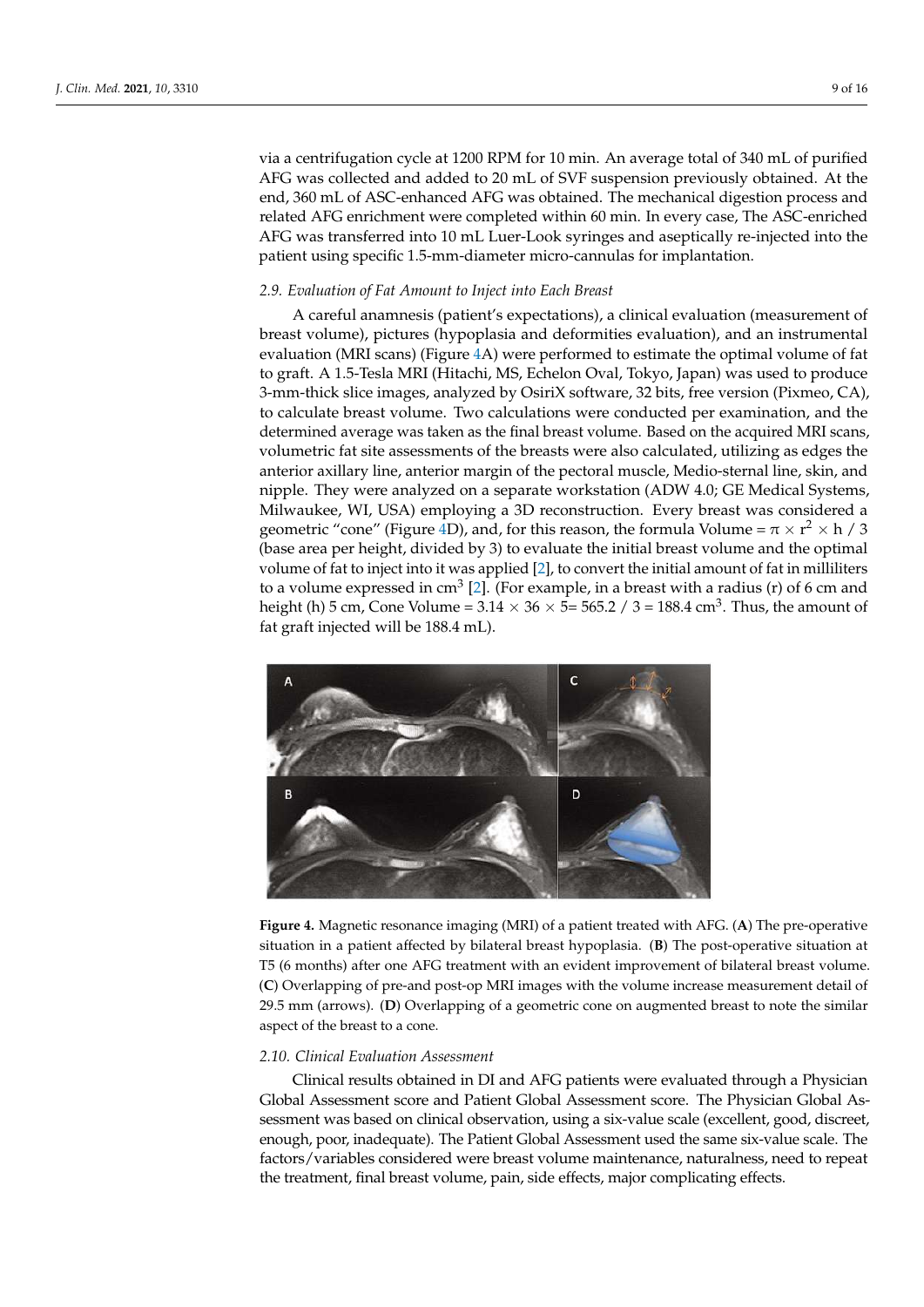# *2.11. Statistical Analysis*

A comparison between DI and AFG groups was done with the Student's *t*-test or Mann–Whitney for the self-assessment questionnaire. The data are expressed by mean (range), median (range), and percentages. A two-tailed *p*-value less than 0.05 was identified as significant.

#### **3. Results**

# *3.1. Clinical Assessment*

Breast augmentation and related remodeling profiles using DIs and AFG were successfully performed in all patients (DIs and AFG). Follow-ups were performed in all patients (DIs and AFG) after baseline (T0) at 1 week (T1), 3 weeks (T2), 7 weeks (T3), 3 months (T4), 6 months (T5), 12 months (T6), and then annually until the third year after the last procedure. Several patients were not available to return to the control 2 years later. As a matter of fact, after the third year, 25 patients (45.4%) of the DI group and 28 patients (56%) of the AFG group were controlled at the fourth year, whereas 10 patients (18%) of the DI group and 12 patients (24%) of the AFG group were controlled at the fifth year. The mean follow-up was 36 months (range 12–60 months).

A total of 89% ( $n = 49$ ) of patients treated with DIs (Figure [1A](#page-2-0)–C and Figure [5A](#page-9-0),C) showed excellent cosmetic results at T6 (after 1 year) (Figure [1D](#page-2-0)–F and Figure [5B](#page-9-0),D), compared with the AFG patients, who showed the same results in only  $64\%$  (n = 32) of cases. The breast augmentation maintenance and contour restoration in the DI group was higher than that in the AFG group (*p* < 0.0001 vs. AFG group). More natural results in the AFG group was higher than that in the DI group (*p* < 0.0001 vs. DI group).

<span id="page-9-0"></span>

**Figure 5.** Patients shown in Figure [1](#page-2-0) (definitive implants) and in Figure [2](#page-3-0) (autologous fat grafting) in comparison. (**A**) Pre-operative projection in frontal view. The patient shown in Figure [1](#page-2-0) affected by a moderate grade of bilateral breast hypoplasia. (**B**) Post-operative projection after 1 year (T6) in frontal view. Patient treated with 320 cc definitive implant, positioned in the sub-glandular plane, bilaterally. (**C**) Pre-operative projection in  $\frac{3}{4}$  right view. (**D**) Post-operative projection after 1 year (T6) in <sup>3</sup>/<sup>4</sup> left view. (**E**) Pre-operative projection in frontal view. The patient shown in Figure [2](#page-3-0) affected by a moderate grade of bilateral breast hypoplasia. (**F**) Post-operative projection in frontal view after 1 year (T6) and two procedures based on ASC-enriched AFG. An increase of 72.8 mm in the three-dimensional volume after 1 year (T6) was observed, evidencing a cosmetic result comparable with that obtained by definitive implants (shown in Figure [5B](#page-9-0)). **(G**) Pre-operative projection in  $\frac{3}{4}$ right view. (**H**) Post-operative projection in  $\frac{3}{4}$  right view after 1 year (T6) and two procedures based on ASC-enriched AFG evidencing the naturalness of the outcomes.

In 76% (n = 38) of breast augmentation patients treated with ASC-enriched AFG (Figure [2A](#page-3-0),D and Figure [5E](#page-9-0),G), we observed excellent cosmetic results and restoration of the breast contour and an increase of 43.3 mm in the three-dimensional volume after 3 weeks (T2), 29.5 mm after 6 months (T5) (Figure [2B](#page-3-0),E and Figure [4B](#page-8-0)–D), and 25.7 mm after 12 months (T6), analyzed by MRI with 3-mm-thick slices and also by clinical comparison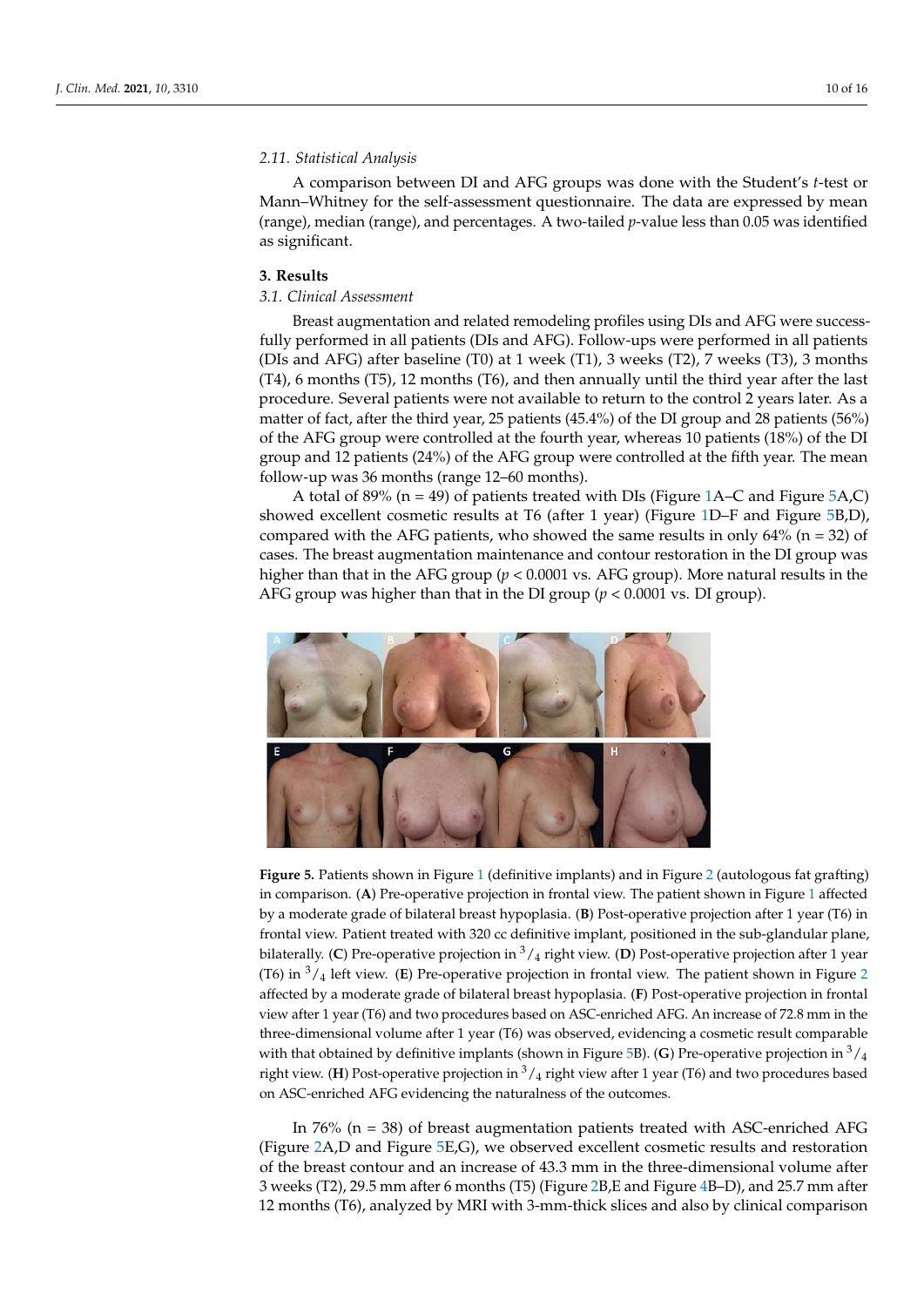between pre- and post-op. A comparable result to that of DIs at 1 year (T6) was obtained in the AFG patients treated with two procedures based on ASC-enriched AFG. An increase of 72.8 mm in the three-dimensional volume after 1 year (T6) was observed (Figure [2C](#page-3-0),F), evidencing a cosmetic result comparable with that obtained by the DIs (Figure [5F](#page-9-0),H).

All people who underwent the treatments (DIs and AFG) reported being satisfied with the resulting texture, softness, and volume contours. In both groups (DI and AFG), most people were satisfied with the outcomes  $(p = 0.403)$ , and they would undergo the procedure again ( $p > 0.787$ ) and recommend the treatment to friends ( $p = 0.371$ ) (Table [4\)](#page-10-0). Regarding the self-evaluation of cosmetic results in terms of augmentation outcomes after 1 year, scores ranged from 3 to 6 in the AFG group and from 1 to 4 in the DI group  $(p = 0.033)$ . The results displayed a trend in DI patients to be more satisfied than AFG patients (Table [4\)](#page-10-0). Satisfaction grade assessment questionnaire analysis revealed that all patients in both groups (DI and AFG) would choose to undergo breast augmentation with fat injections or definitive implants, and that they were sufficiently informed about the risks and complications of these treatments (included the risk of fat graft resorption, the high possibility of repeating the treatment more times in the AFG group, and the risk of implant displacement and rejection in the DI group). When satisfaction grade was evaluated via a Visual Analog Scale (VAS), members of the DI and AFG groups were similarly satisfied  $(p = 0.21)$ . Figure [5](#page-9-0) shows patients that were categorized as showing "improvement" by all peers. When computing the new scores, patients in the DI group and the AFG group received respective scores (average) of 4.9 and 2.8 ( $p = 0.33$ ) and, therefore, the DI group was regarded as presenting better improvement. Additionally, the absence of an inframammary horizontal fold scar (5 cm average) in the AFG group appeared to be common in the outcomes. As expected, patient satisfaction with the appearance of the scar was higher in the AFG group, in which the scars were 2 mm in maximum diameter and were hardly visible.

|                                                        | DI Group                 | <b>AFG Group</b>         |
|--------------------------------------------------------|--------------------------|--------------------------|
| Patients no <sup>o</sup>                               | 55                       | 50                       |
| Self-evaluation of cosmetic results                    | 49 (Fully Satisfied):    | 38 (Fully Satisfied):    |
|                                                        | $29$ (Excellent/1)       | $25$ (Excellent/1)       |
|                                                        | $15$ (Very good/2)       | $10$ (Very good/2)       |
|                                                        | 11(Good/3)               | 3 (Good/3)               |
|                                                        | 2 (Not/Fully/Satisfied): | 9 (Not/Fully/Satisfied): |
| (Score range 1–6/excellent-very poor)                  | 2 (Sufficient/4)         | 9 (Sufficient/4)         |
|                                                        | 4 (Not/Satisfied):       | 3 (Not/Satisfied):       |
|                                                        | 3 (Poor/5)               | 3 (Poor/5)               |
|                                                        | $1$ (Very poor/6)        | $0$ (Very poor/6)        |
| Satisfaction with the result                           | 51                       | 47                       |
| Recommend the treatment to a friend                    | 50                       | 45                       |
| Available to breast augmentation                       | 55                       | 50                       |
| Sufficiently informed about risks and<br>complications | 55                       | 50                       |

<span id="page-10-0"></span>**Table 4.** Patient satisfaction data.

# *3.2. Breast and Chest Deformity Influence Aesthetic Outcomes*

With more than 10 years in practice, the team independently evaluated the preop- and post-operative images (plastic surgeon), radiological findings (radiologist and plastic surgeon), and satisfaction assessments (plastic surgeon, radiologist, and psychologist). The intraclass correlation coefficient (ICC) was also calculated to assess the inter-observer reliability.

Breast and/or chest deformities were detected in 23 DI patients (42%) (9 patients with major complicating factors, 3 with a combination of two or more minor factors, and 11 with only one minor factor) and 27 AFG patients (54%) (9 patients with major complicating factor and 8 with a combination of two or more minor factors and 10 with only one minor factor).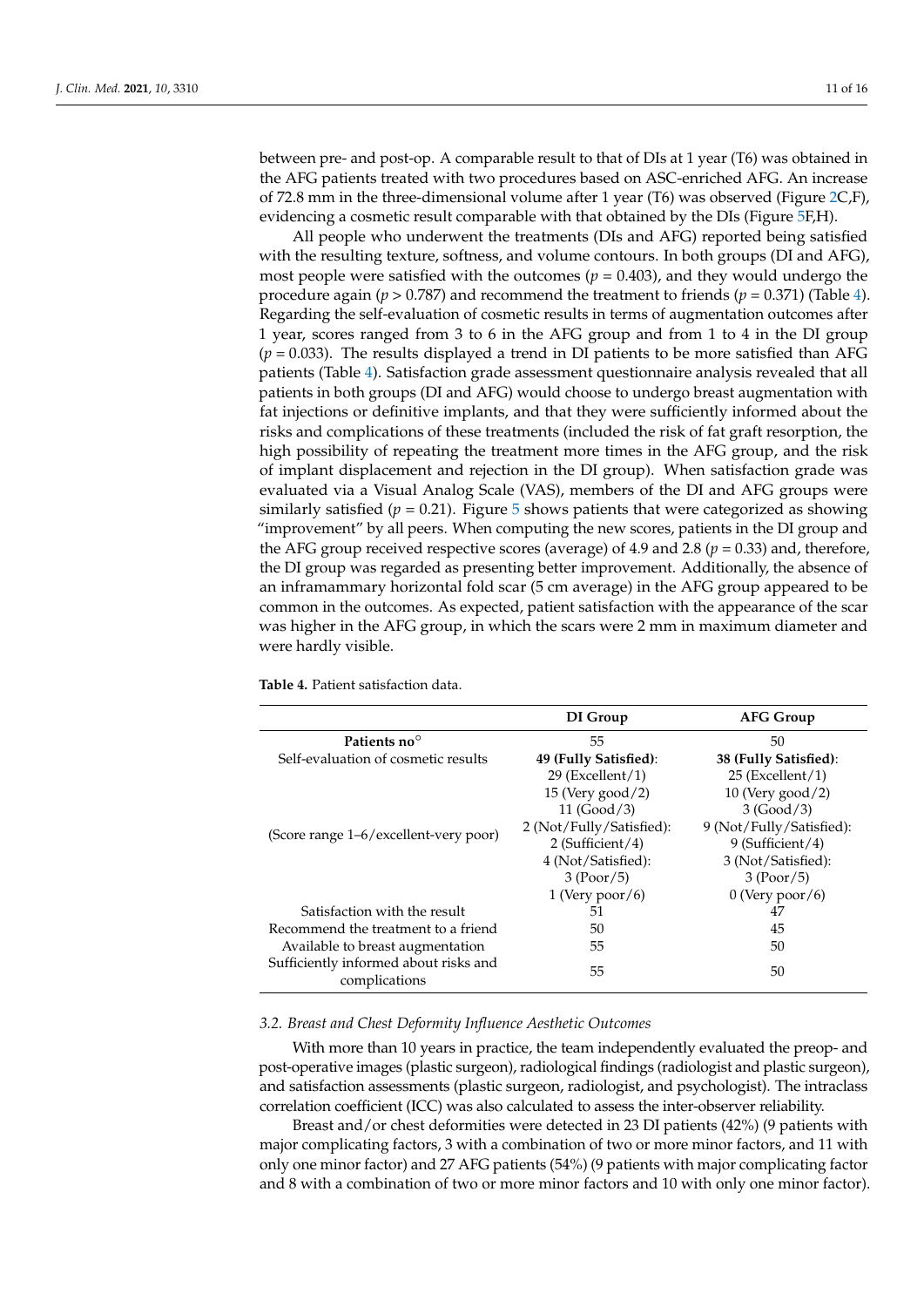Eleven patients of the DI group had suboptimal surgical results, compared with only three AFG patients. The deformities influenced more negatively the DI group outcomes than those of the AFG group (DCC =  $0.081$ ,  $p < 0.001$ ).

The ICC was found to be good and statistically significant for inter-observer reliability  $(ICC = 0.083, p < 0.001)$ , showing enough consistency among the three observers.

## *3.3. Operative Outcomes*

The mean number of sessions required for ASC-enriched AFG was two. Only one session (mean transfer volume, 180 mL for breast, range 80–280 mL) was sufficient in 28 cases (56%). A second session (mean transfer volume, 130 mL for breast, range 80–180 mL) was necessary in the remaining 22 cases (44%). The formation of oil cysts was the only complication that occurred in the AFG group, detected in seven cases (14%) via US. A second look was not performed for side effects.

The mean number of interventions for DIs was one. Only one session (mean implant size volume, 235 mL for breast, range 150–320 mL) was sufficient in 48 cases (87%).

Fifty-two patients were treated with smooth DIs, while three patients received anatomic implants. A second look was performed for side effects in seven cases (13%) (mastopexy for breast ptosis,  $n = 1$ ; implant replaced for inadequate final volume,  $n = 2$ ; surgery for capsular contracture,  $n = 4$ ).

#### *3.4. Study Limitations*

Performing a deep analysis of the results obtained during this investigation, several limitations led to the presence of bias in the present work. Firstly, regarding the AFG group, the lack of a single standardized protocol for the isolation methods of ASCs was highlighted, as well as the lack of standardized enrichment procedures. Two enrichment procedures of AFG based on mechanical ASC isolation (centrifugation, filtration) and on the digestion method (enzymatic) were analyzed. This difference may influence the fat maintenance percentage. Secondly, regarding the DI group, the differences in terms of implant positioning (sub-muscular or sub-glandular), incision (peri-areolar or inframammary), and features of the implants (round or anatomic) made the group non-homogeneous.

In each case, the bias was limited by the "custom made approach" for every patient, in which the choice of the definitive prosthesis and the related positioning plane was made based on the tissues available (sufficient gland = sub-glandular plane; very thin thickness grade of the gland and related tissues = sub-muscular plane; low thickness grade of glands and soft tissues = dual plane).

The follow-up was completed in all patients (DIs and AFG) until the third year after the last procedure. Several patients were not available to come back to the control the two years later, showing a low follow-up rate after five years (45.4% of the DI group and 56% of the AFG group were controlled at the fourth year, whereas only 18% of the DI group and 24% of the AFG group were controlled at the fifth year).

The present investigation is the first retrospective case-control study in this field, and for this reason, additional perspectives studies and/or controlled trials will be necessary.

# **4. Discussion**

The presence of breast or chest wall deformities will make the surgical procedure more challenging and affect the cosmetic outcome. For this reason, these deformities should be accurately considered during pre-operative evaluation. Breast asymmetry is the most common deformity found. Its incidence was reported to be 88% by Rohrich et al. [\[10\]](#page-14-9)  $(n = 100)$  and 81.1% by DeLuca-Pytell et al. [\[11\]](#page-14-10)  $(n = 375)$ .

The analysis of major and minor complicating factors has generally been done according to the implication degree and related effect produced by a specific deformity on the aesthetic outcomes. In the present study, major complicating factors were defined as deformities that could, if presented alone, lead to a suboptimal result, while the minor factors were those that led to a suboptimal outcome only if they were combined. A single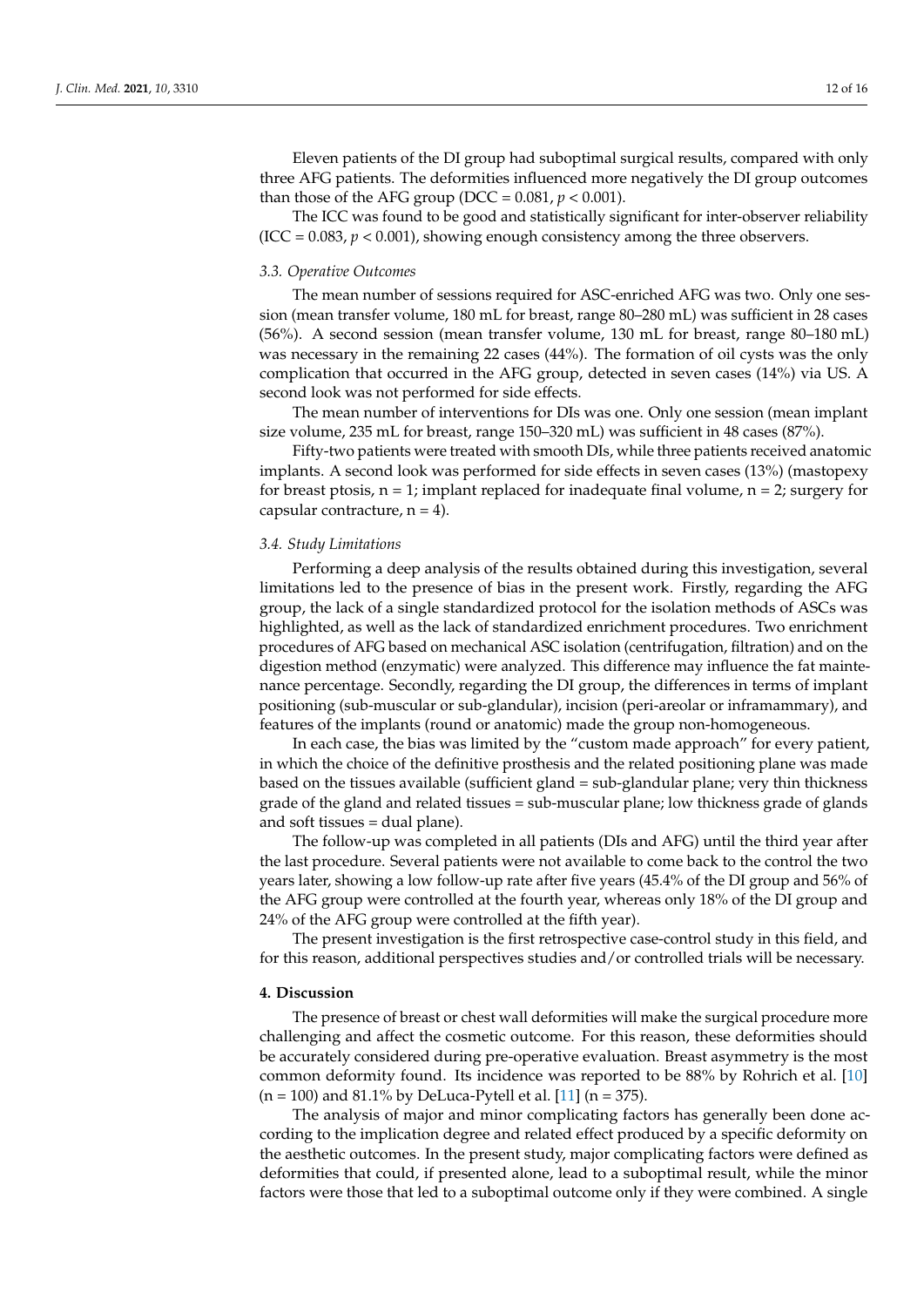minor complicating factor has less of an effect on the outcome and might even pass unnoticed if not corrected. In this retrospective study, every major complicating factor was directly correlated to a suboptimal result. Additionally, only the combination of two or more minor complicating factors led to a suboptimal result. It is necessary to highlight that the suboptimal results in the present study were not defined based on patient satisfaction because there were patients satisfied with suboptimal results, with a significant correspondence between 11 DIs patients and three AFG patients that presented a "good" satisfaction level. The complicating factors are presented in Table [2,](#page-6-0) yet it is possible that additional major or minor complicating factors such as kyphosis or sunken chest can exist in other surgeons' series. The relationship between BMI and breast augmentation has not been studied enough in the literature. Some works have shown that patients with a high or low BMI have more post-operative side effects [\[12](#page-14-11)[,13\]](#page-14-12). In the current study, patients with a low BMI presented a diminished skin envelope, making the treatment challenging both for DIs and for AFG. Pectus excavatum is another deformity that can result in worse aesthetic outcomes, especially when DIs are used. The right option for camouflaging this deformity is the AFG. Scoliosis deformity, even if subtle, may present as breast asymmetry [\[14\]](#page-14-13). There is a correlation between the severity of scoliosis and the difference in breast volumes [\[15\]](#page-14-14). The NAC position may be asymmetric on both the horizontal and vertical planes. An NAC asymmetrically placed on the horizontal axis was first reported by Khan [\[16\]](#page-14-15), who described a related incidence of 12%. Breast augmentation may result in more prominent nipple lateralization.

Regarding the breast volume evaluation, it appears fundamental during the preoperative phase to identify the anatomic regions needing correction, performing breast volume analysis, shape, and symmetry evaluation. Kayar et al. [\[17\]](#page-15-0) compared five methods for breast volume estimation: mammographic, anthropometric, the Grossman–Roudner device, the Archimedes procedure, and the casting technique, demonstrating that mammographic evaluation seems to be much more accurate. Moreover, three-dimensional (3D) evaluation with MRI proved to be an alternative method that is accurate and effective for volume estimation by depicting in vivo breast shape and symmetry. Using MRI any deformity, asymmetry, and post-operative changes can be correctly located, estimated, and evaluated as well as loss of fat volume. Breast volume modification and shape changes may be compared during the follow-up thanks to the reproducibility of the assessment [\[17,](#page-15-0)[18\]](#page-15-1).

Regarding the outcomes obtained in terms of breast volume maintenance, 89% of patients treated with DIs showed excellent cosmetic results at 1 year, compared with the patients of the AFG group, who showed the same results in only 64% of cases. The breast augmentation maintenance and contour restoration in the DI group were higher than in the AFG group  $(p < 0.0001$  vs. AFG group). By contrast, more natural results in the AFG group were higher than in the DI group  $(p < 0.0001$  vs. DI group). When the satisfaction grade was evaluated through a VAS, members of the DI and AFG groups were similarly satisfied ( $p = 0.23$ ). The outcomes appeared to be similar and in line with those shown by Brault et al. [\[19\]](#page-15-2), in the only article published previously (2017) on the comparison of DI vs. AFG in breast augmentation. In detail, they stated "*Surprisingly, there was no significant difference between the implant group and the lipofilling group concerning the 'feel of the breast*.' *In both groups, the highest scores were for physical wellbeing*."

In the present retrospective study, a high level of satisfaction in the DI and AFG groups was also evaluated using the VAS scale, where in the DI group the long-term breast volume maintenance and the possibility of having a definitive result with only one procedure were the most important advantages, compared with the AFG group, in which the more natural results and the lack of second-look treatment for side effects were observed. Additionally, the absence of an inframammary fold scar in the AFG group appeared common in the outcomes. As expected, patient satisfaction with the appearance of the scar was higher in the AFG group.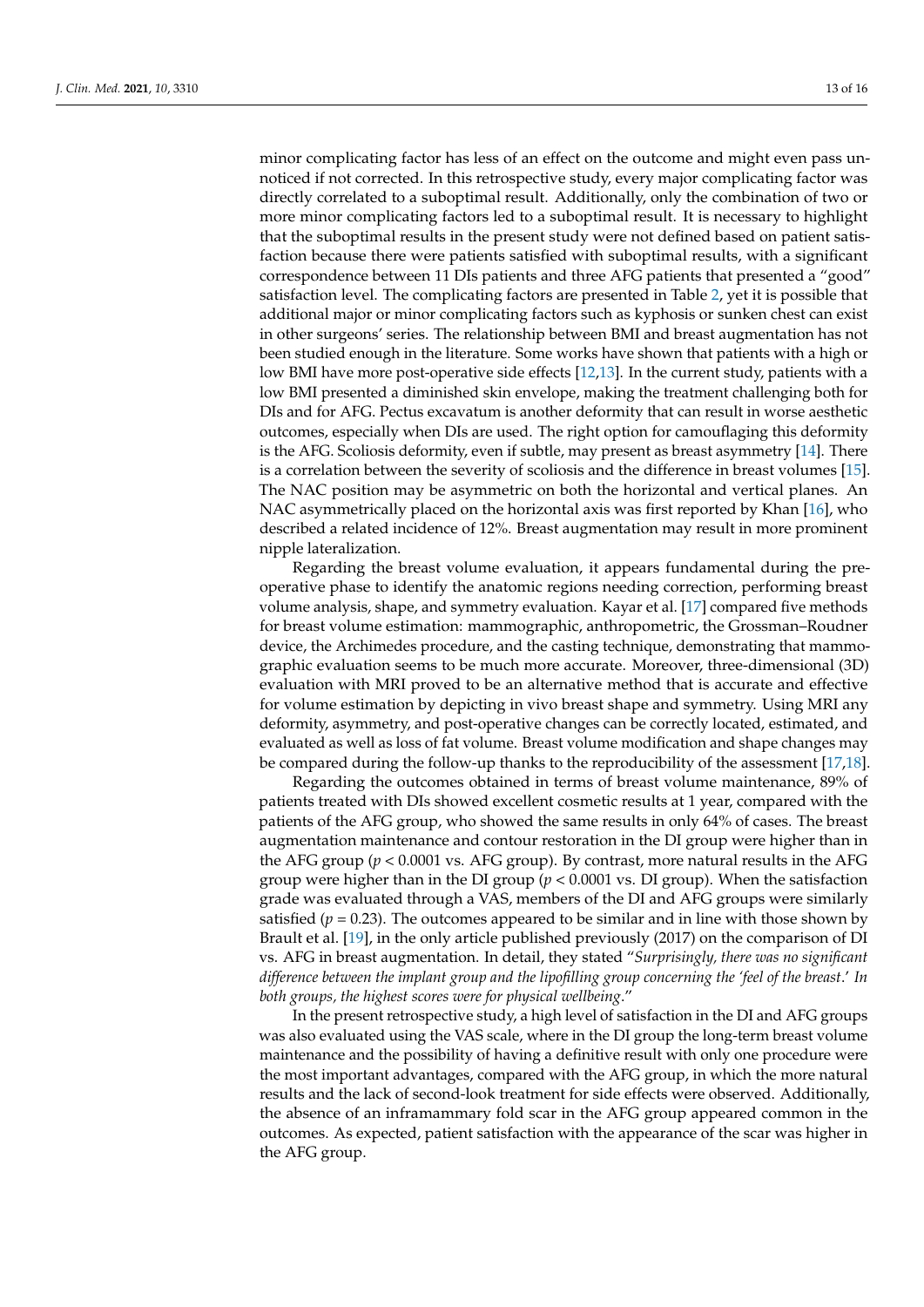Despite the more evident and lasting result obtained by the DIs and despite the appeal of the AFG technique based on a more natural result, some problems remained concerning both procedures.

In the case of DIs, a silicone-filled biomaterial is still considered a foreign body, even though it has physiological inertness, low toxicity, and anti-adhesive properties, while the possible related side effects, such as rejection and/or displacement and/or capsular contracture, appeared to be the major concerns.

In the case of AFG, although it is an autologous bioactive material scaffold without the major concerns observed in DIs, the final breast volume maintenance, the application of a standardized injection technique, and the necessity of repeating the treatment in some cases appeared to be the major limits.

Currently, only one study on the tuberous breast (and not in breast hypoplasia), published by Brault et al. [\[19\]](#page-15-2), compared the results obtained by DIs with AFG in breast treatment.

The retrospective design of this study is an important limitation. A prospective analysis would lead to a higher level of evidence, as benefits could be measured by comparing pre-operative and post-operative differences between each group by using the pre- and post-operative Breast-Q scale. Since it is specifically for the DI group and not for the AFG group (several questions were not appropriate for AFG), this latter procedure was inapplicable. On the other hand, the three-year follow-up here analyzed is the most prolonged in the literature of the present investigation so far.

#### **5. Conclusions**

Complicating factors in breast augmentation must be identified during the preoperative evaluation, aiming to recognize challenging cases and to plan a more adequate surgical procedure. Breast deformities (volume asymmetry and tuberous breast, high grade of hypoplasia, unilateral breast hypoplasia, NAC asymmetry), chest wall deformities (pectus excavatum and carinatum), and low BMI may compromise the cosmetic outcome, being major complicating factors. AFG treatment determined more natural results, allowing also better results compared with DIs, patients with pectus excavatum and/or carinatum, volume asymmetry, and unilateral breast hypoplasia. DI treatment determined a larger breast volume after a single procedure (compared with the two requirements for AFG to obtain the same DI volume) and a lasting result in almost all patients. A prospective study appears necessary in the immediate future, aiming to better evaluate and understand the post-operative results related to patient satisfaction.

**Author Contributions:** P.G. designed the studies, performed the procedures, analyzed the results, wrote the paper, wrote the editing review, dealt with methodology and validation, performed the data analysis, investigation, and conducted the study as the leader. All authors have read and agreed to the published version of the manuscript.

**Funding:** This research received no external funding.

**Institutional Review Board Statement:** The study was conducted according to the guidelines of the Declaration of Helsinki, and object of a research contract between the author and the "Tor Vergata" University, approved by Rectoral Decree R.D n. #1467/2017, continued in associate professor contract #13489/2021.

**Informed Consent Statement:** Informed consent was obtained from all subjects involved in the study.

**Acknowledgments:** This work was written totally by researcher Pietro Gentile.

**Conflicts of Interest:** The author declares no conflict of interest.

#### <span id="page-13-0"></span>**Appendix A. Patient's Satisfaction Questionnaire**

Degree of Satisfaction:

- 1 Excellent;
- 2 Very good;
- 3 Good;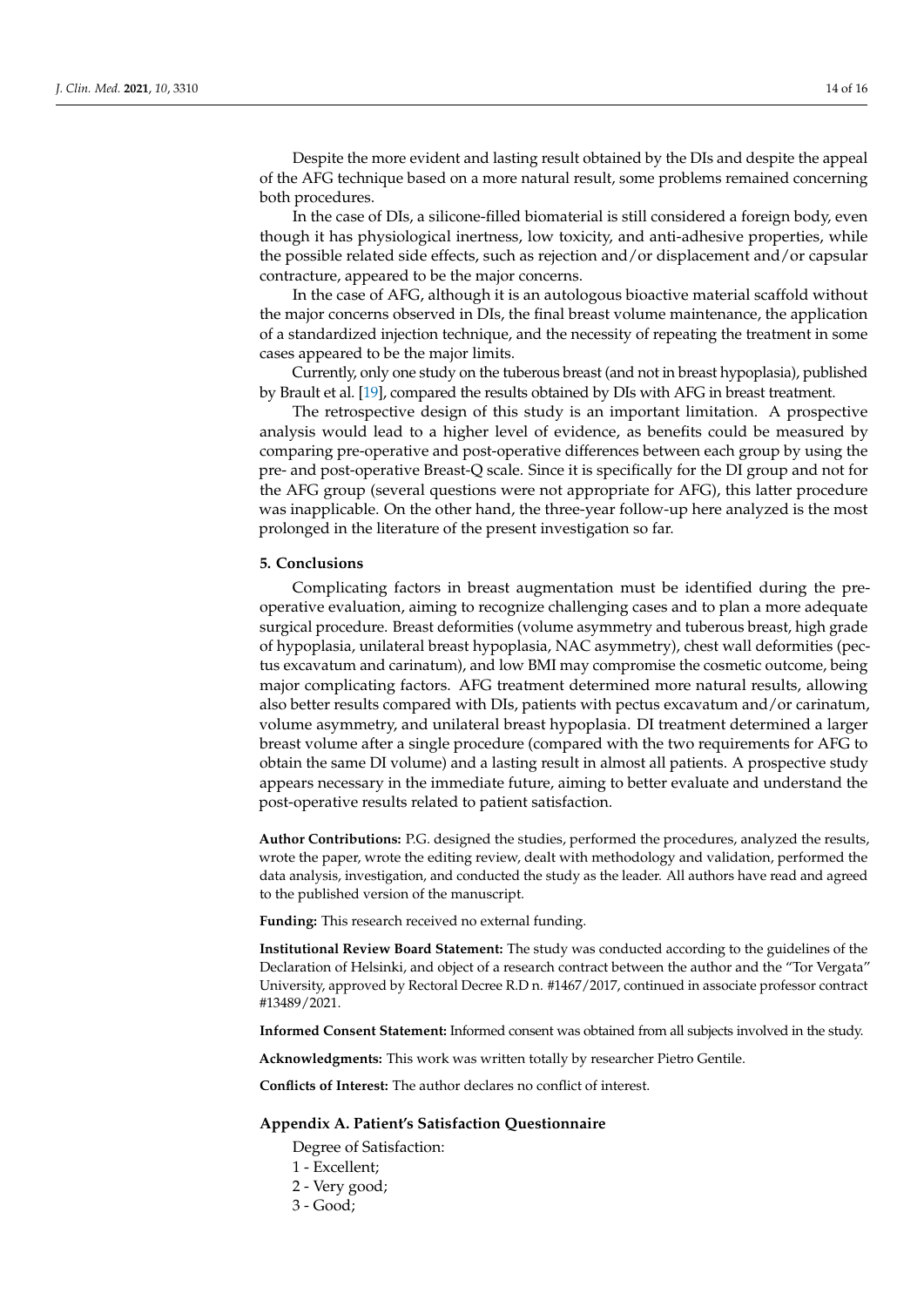- 4 Sufficient;
- 5 Poor;
- 6 Very poor.
- In the pre-operative period

According to the scale above, grade questions 1 through 6 according to your degree of satisfaction:

- 1. How do you feel about your breast shape?
- 2. How do you feel about your breast volume?
- 3. How do you feel about your breast symmetry?
- 4. How do you feel about your breast softness?
- 5. How do you feel about your breast texture?

6. Did you have any informations on risk and complication (included the risk of reabsorption of fat graft and the high possibility to repeat the treatment more times)?

In the post-operative period at 1 week (T1), 3 weeks (T2), 7 weeks (T3), 3 months (T4), 6 months (T5), 12months (T6) and then annually.

According to the scale above, grade questions 1 through 6 according to your degree of satisfaction:

1. How do you feel about your breast shape?

- 2. How do you feel about your breast volume?
- 3. How do you feel about your breast symmetry?
- 4. How do you feel about your breast softness?
- 5. How do you feel about your breast texture?

6. Did you have any informations on risk and complication (included the risk of reabsorption of fat graft and the high possibility to repeat the treatment more times)?

## **References**

- <span id="page-14-0"></span>1. Bayram, Y.; Zor, F.; Karagoz, H.; Zeng, H. Challenging Breast Augmentations: The Influence of Preoperative Anatomical Features on the Final Result. *Aesthet. Surg. J.* **2016**, *36*, 313–320. [\[CrossRef\]](http://doi.org/10.1093/asj/sjv181) [\[PubMed\]](http://www.ncbi.nlm.nih.gov/pubmed/26420774)
- <span id="page-14-1"></span>2. Gentile, P.; Kothari, A.; Casella, D.; Calabrese, C. Fat Graft Enhanced with Adipose-Derived Stem Cells in Aesthetic Breast Augmentation: Clinical, Histological, and Instrumental Evaluation. *Aesthet. Surg. J.* **2020**, *40*, 962–977. [\[CrossRef\]](http://doi.org/10.1093/asj/sjz292) [\[PubMed\]](http://www.ncbi.nlm.nih.gov/pubmed/31637416)
- <span id="page-14-2"></span>3. Gentile, P.; Casella, D.; Palma, E.; Calabrese, C. Engineered Fat Graft Enhanced with Adipose-Derived Stromal Vascular Fraction Cells for Regenerative Medicine: Clinical, Histological and Instrumental Evaluation in Breast Reconstruction. *J. Clin. Med.* **2019**, *8*, 504. [\[CrossRef\]](http://doi.org/10.3390/jcm8040504) [\[PubMed\]](http://www.ncbi.nlm.nih.gov/pubmed/31013744)
- <span id="page-14-3"></span>4. Gentile, P.; Scioli, M.G.; Orlandi, A.; Cervelli, V. Breast Reconstruction with Enhanced Stromal Vascular Fraction Fat Grafting: What Is the Best Method? *Plast. Reconstr. Surg. Glob. Open.* **2015**, *8*, e406. [\[CrossRef\]](http://doi.org/10.1097/GOX.0000000000000285) [\[PubMed\]](http://www.ncbi.nlm.nih.gov/pubmed/26180707)
- <span id="page-14-4"></span>5. Araco, A.; Gravante, G.; Araco, F.; Gentile, P.; Castri, F.; Delogu, D.; Filingeri, V.; Cervelli, V. Breast asymmetries: A brief review and our experience. *Aesthetic. Plast. Surg.* **2006**, *30*, 309–319. [\[CrossRef\]](http://doi.org/10.1007/s00266-005-0178-x) [\[PubMed\]](http://www.ncbi.nlm.nih.gov/pubmed/16733775)
- <span id="page-14-5"></span>6. Schuklenk, U.; Ashcroft, R. International research ethics. *Bioethics* **2000**, *14*, 158–172. [\[CrossRef\]](http://doi.org/10.1111/1467-8519.00187) [\[PubMed\]](http://www.ncbi.nlm.nih.gov/pubmed/11765763)
- <span id="page-14-6"></span>7. Von Elm, E.; Altman, D.G.; Egger, M. The Strengthening the Reporting of Observational Studies in Epidemiology (STROBE) statement: Guidelines for reporting observational studies. *J. Clin. Epidemiol.* **2008**, *61*, 344–349. [\[CrossRef\]](http://doi.org/10.1016/j.jclinepi.2007.11.008) [\[PubMed\]](http://www.ncbi.nlm.nih.gov/pubmed/18313558)
- <span id="page-14-7"></span>8. Gentile, P.; De Angelis, B.; Di Pietro, V.; Amorosi, V.; Scioli, M.G.; Orlandi, A.; Cervelli, V. Gentle Is Better: The Original "Gentle Technique" for Fat Placement in Breast Lipofilling. *J. Cutan. Aesthet. Surg.* **2018**, *11*, 120–126. [\[CrossRef\]](http://doi.org/10.4103/JCAS.JCAS_24_18) [\[PubMed\]](http://www.ncbi.nlm.nih.gov/pubmed/30533985)
- <span id="page-14-8"></span>9. Petit, J.Y.; De Lorenzi, F.; Rietjens, M.; Intra, M.; Martella, S.; Garusi, C.; Rey, P.C.; Matthes, A.G.Z. Technical tricks to improve the cosmetic results of breast-conserving treatment. *Breast* **2007**, *16*, 13–16. [\[CrossRef\]](http://doi.org/10.1016/j.breast.2006.08.004) [\[PubMed\]](http://www.ncbi.nlm.nih.gov/pubmed/17070051)
- <span id="page-14-9"></span>10. Rohrich, R.J.; Hartley, W.; Brown, S. Incidence of breast and chest wall asymmetry in breast augmentation: A retrospective analysis of 100 patients. *Plast. Reconstr. Surg.* **2003**, *111*, 1513–1519; discussion 1520–1523. [\[CrossRef\]](http://doi.org/10.1097/01.PRS.0000049636.17522.1B) [\[PubMed\]](http://www.ncbi.nlm.nih.gov/pubmed/12618613)
- <span id="page-14-10"></span>11. DeLuca-Pytell, D.M.; Piazza, R.C.; Holding, J.C.; Snyder, N.; Hunsicker, L.M.; Phillips, L.G. The incidence of tuberous breast deformity in asymmetric and symmetric mammaplasty patients. *Plast. Reconstr. Surg.* **2005**, *116*, 1894–1899. [\[CrossRef\]](http://doi.org/10.1097/01.prs.0000189206.94466.a9) [\[PubMed\]](http://www.ncbi.nlm.nih.gov/pubmed/16327600)
- <span id="page-14-11"></span>12. Chen, C.L.; Shore, A.D.; Johns, R.; Clark, J.M.; Manahan, M.; Makary, M.A. The impact of obesity on breast surgery complications. *Plast. Reconstr. Surg.* **2011**, *128*, 395e–402e. [\[CrossRef\]](http://doi.org/10.1097/PRS.0b013e3182284c05) [\[PubMed\]](http://www.ncbi.nlm.nih.gov/pubmed/21666541)
- <span id="page-14-12"></span>13. Valente, D.S.; Zanella, R.K.; Doncatto, L.F.; Padoin, A. Incidence and risk factors of Striae Distensae following breast augmentation surgery: A cohort study. *PLoS ONE* **2014**, *9*, e97493. [\[CrossRef\]](http://doi.org/10.1371/journal.pone.0097493) [\[PubMed\]](http://www.ncbi.nlm.nih.gov/pubmed/24844230)
- <span id="page-14-13"></span>14. Fredricks, S. Skeletal and postural relations in augmentation mammaplasty. *Ann. Plast. Surg.* **1978**, *1*, 44–47. [\[CrossRef\]](http://doi.org/10.1097/00000637-197801000-00010) [\[PubMed\]](http://www.ncbi.nlm.nih.gov/pubmed/727652)
- <span id="page-14-14"></span>15. Tsai, F.C.; Hsieh, M.S.; Liao, C.K.; Wu, S.T. Correlation between scoliosis and breast asymmetries in women undergoing augmentation mammaplasty. *Aesthetic. Plast. Surg.* **2010**, *34*, 374–380. [\[CrossRef\]](http://doi.org/10.1007/s00266-010-9506-x) [\[PubMed\]](http://www.ncbi.nlm.nih.gov/pubmed/20383498)
- <span id="page-14-15"></span>16. Khan, U.D. Breast augmentation in asymmetrically placed nipple-areola complex in the horizontal axis: Lateralization of implant pocket to offset lateralised nipples. *Aesthetic. Plast. Surg.* **2009**, *33*, 591–596. [\[CrossRef\]](http://doi.org/10.1007/s00266-009-9324-1) [\[PubMed\]](http://www.ncbi.nlm.nih.gov/pubmed/19296149)